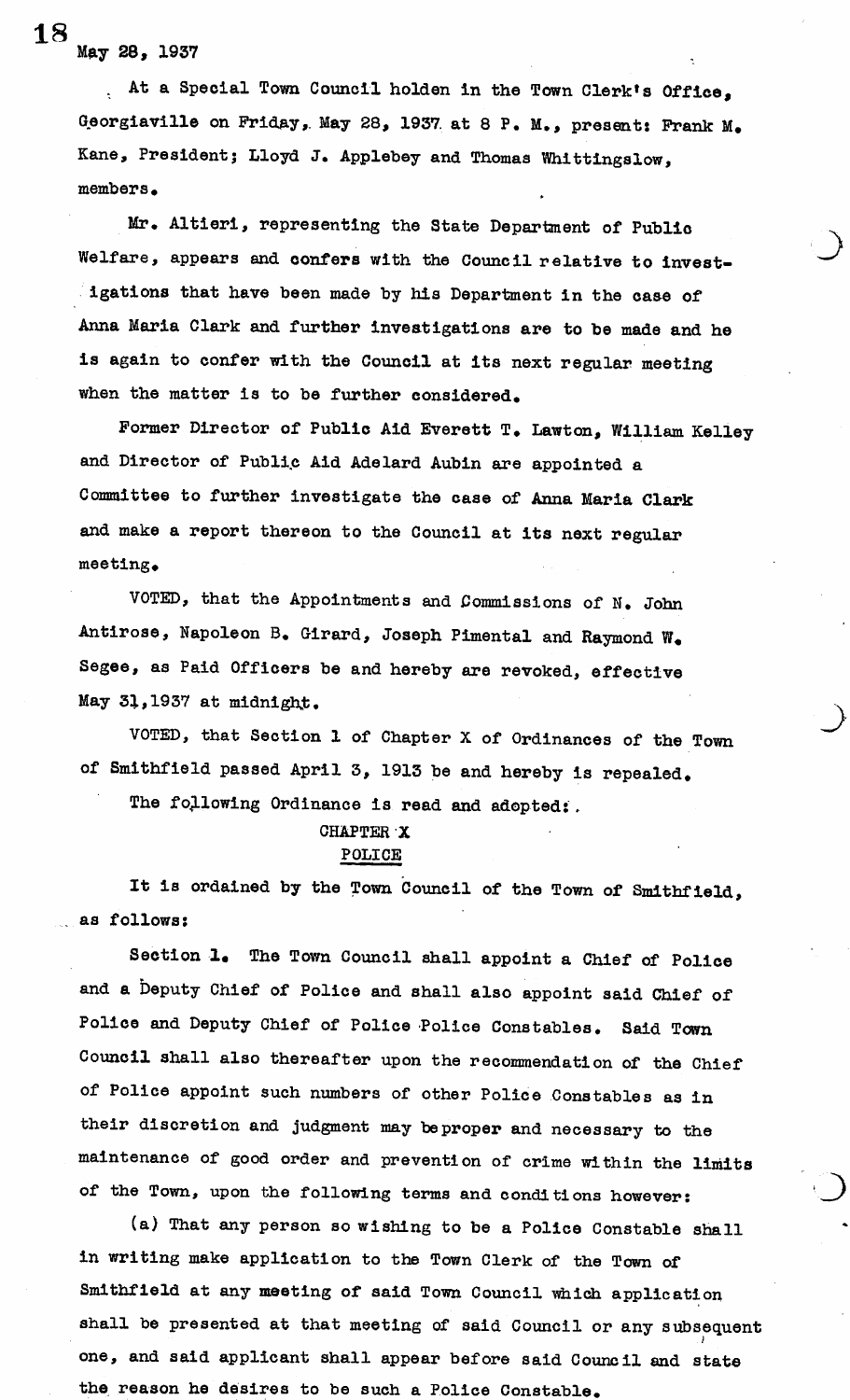(b) That upon his appointment as such Constable said person shall pay to the Town Clerk of said Town for the use of said Town the sum of Two Dollars and Fifty Cents (\$2.50), and said Town Clerk shall forthwith issue to said duly appointed Police Constable his commission under the seal of the Town and a regulation constable's badge containing a number which shall correspond with the number given by the Town Clerk to the constable and which number shall be inserted on the commission; and at the termination of the term for which said constable be appointed or at an earlier termination thereof, said Town Clerk shall refund to said Constable upon the surrender of said badge the sum of Fifty Cents (\$0.50),

(c) That upon the suspension or revocation of the commission to be a Police Constable, said persons shall forthwith deliver to . the Town Clerk, his badge of office and shall receive from said Town Clerk the sum of Fifty Cents (\$0.50).

(d) The following shall be exempt from paying Two Dollars (\$2) of the Two Dollars and Fifty Cents (\$2,50) required in paragraph (b) of this ordinance; regularly employed members of the Police Department; Constables with power to serve civil processes; eight members of each volunteer fire company in Smithfield, and school janiton town officers and such other classes of persons as may be exempted by the Town Council in meeting assembled.

Section 2. Police Constables and the Chief of Police and the Deputy Chief of Police shall remain in office during the pleasure of the Town Council and no longer.

Section 3. No person shall be eligible to the office of Police Constable unless he be a qualified elector of this Town; neither shall any person be eligible to the office who cannot read and write the English language.

Section 4. It shall be the duty of the Chief of Police under the direction of the Town Council to exercise a general superintendence and oversight of all Police Constables in their official capacity; to have authority to direct any Police Constable to any place; and to perform such services as may, in his judgment, be necessary to promote good order, to prevent crime, and generally to of the citizens protect the persons and property/of this Town. The Chief of Police  $\frac{1}{2}$  and Deputy Chief of Police shall patrol the Town on Saturday nights and at any other times that it may be deemed necessary.

19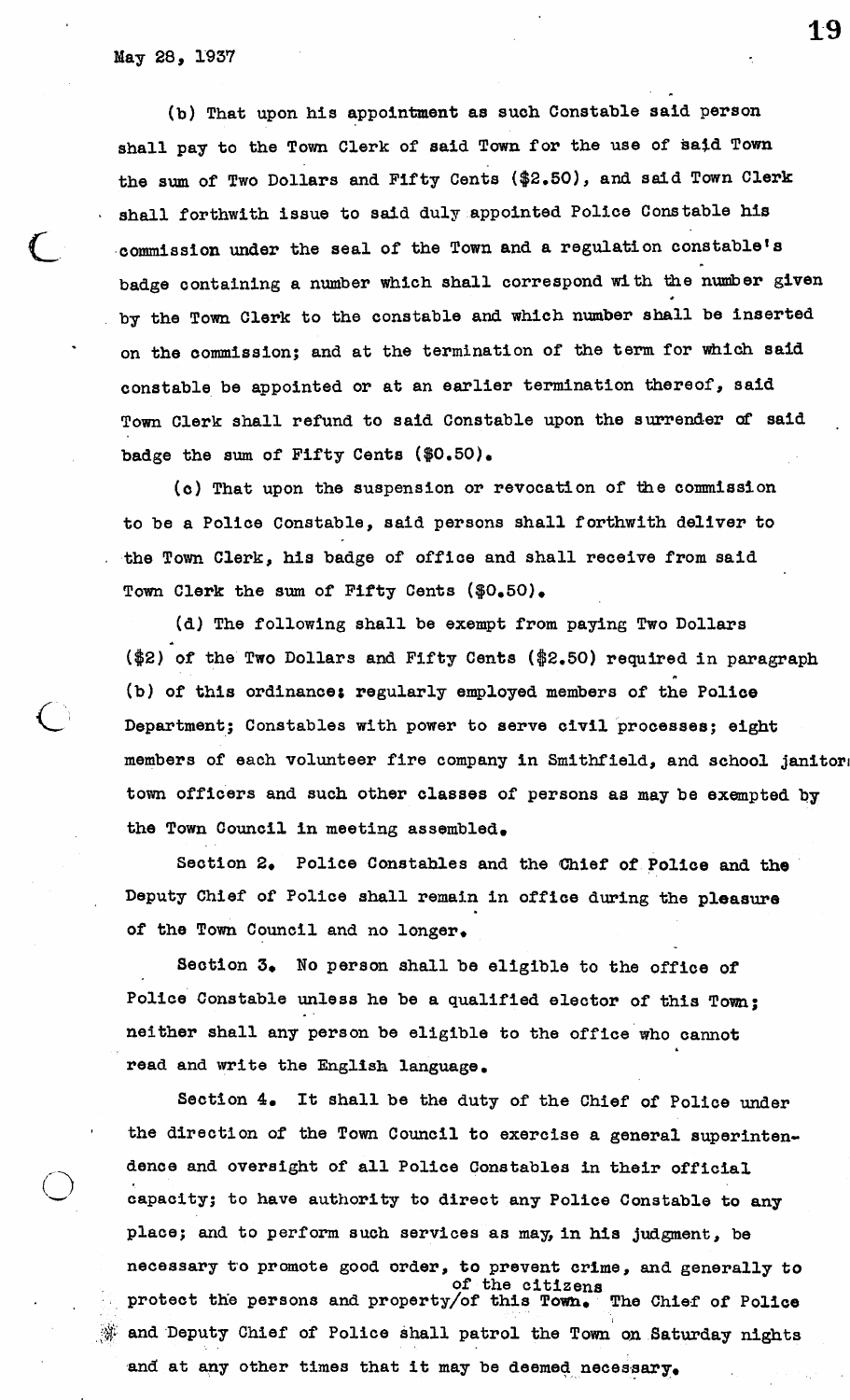Section 5» The Chief of Police and the Deputy Chief of Police and every Police Constable shall be a prosecuting officer under all the ordinances of this Town; also a complainant under Section 26 of Chapter 347 of the General Laws of 1909, and Chapter 1881 of the Public Laws of 1920, and all acts in amendment of, and in addition to either of the same.

Section6 • Police Constables shall perform such duties, and in such places, as the nature of their office may warrant under the direction of the Town Council or Chief of Police, agreeable to the provisions of Section 4 of this ordinance; and for such service certified to by the Chief of Police shall receive such compensation as the Town Council may from time to time determine, and in addition to such compensation shall receive all such fees for service of warrants, attendance at court, commitments, etc., as are allowed by law. The Chief of Police and the Deputy Chief of Police shall receive for their services, 'such different, further or additional compensation as the Town Council may from time to time determine.

Section 7. Police Constables shall at all times be vigilant in the maintenance of good order, the protection of persons and property, the suppression and prevention of crime, and shall take cognizance of all violations of the Town Ordinances.and the General Statutes, and make such arrests as may be necessary; and shall receive their fees for such service according to the provisions of Section 6 of this ordinance; and shall report every arrest with its disposition to the Chief of Police.

Section 8, All Police Constables shall be subject to and observe the rules and regulations prescribed by the Town Council and any violations of them will be cause for removal.

Section 9.

(a) The Police Department shall keep a written record in its office in a book provided for that purpose of complaints of every kind and nature, including reports of accidents coming to its attention, which record shall disclose the names of persons involved, of those arrested or complained against, with the date of the occurrence, name of complainant, the offense charged, name of officer serving warrant or precept, the authority by which it was issued, officers' fees-thereon and other costs, and the disposition made of said complaints or arrests, and the Chief of Police shall report such information to the Town Council at its monthly meeting

20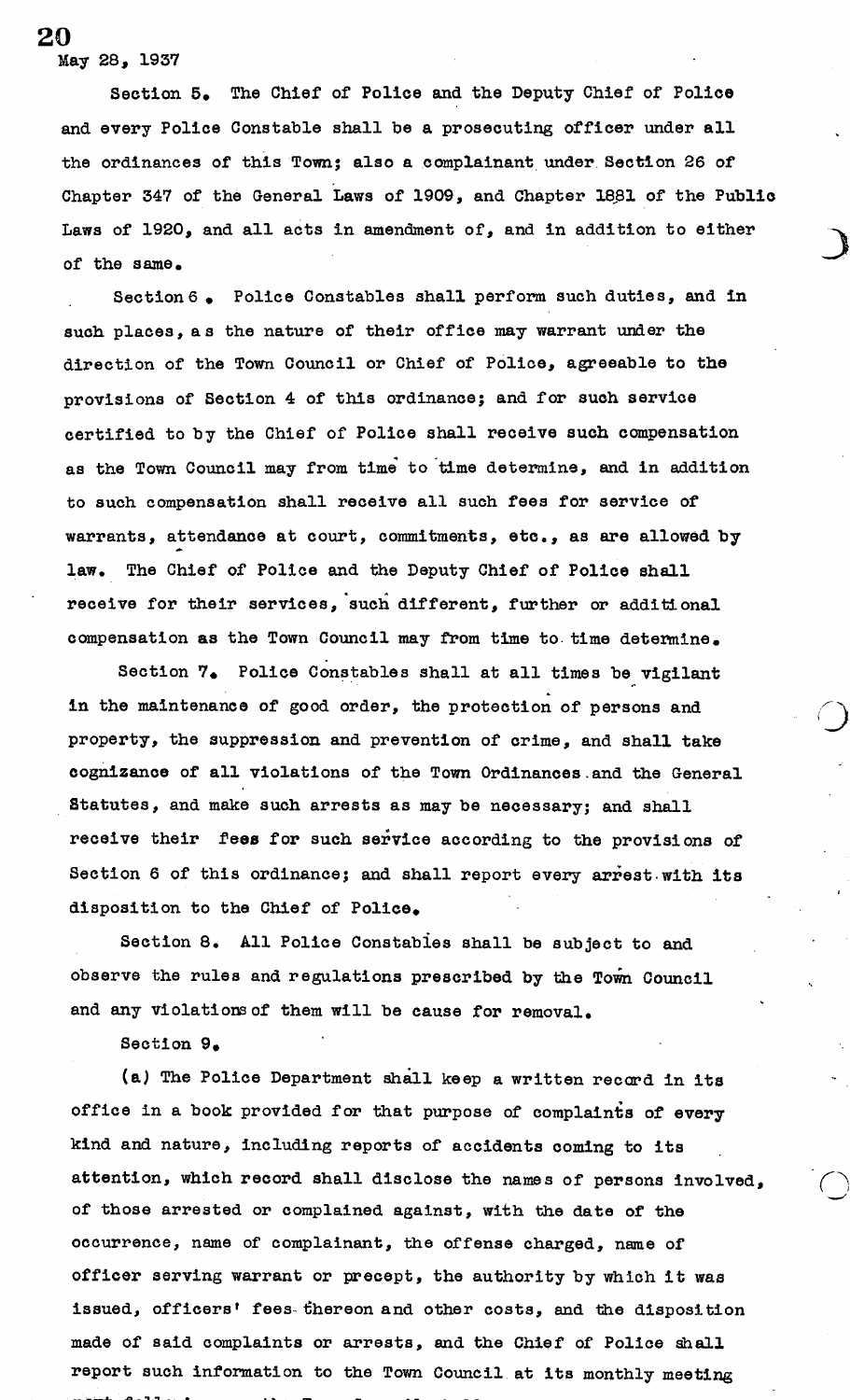i.

(b) Each member of the Police Department shall keep a written record in said book of the dates and time spent in investigation of the complaints.

Section 10. Every Police Constable shall report to the Chief of Police all the facts required to be recorded by said Section 9 of this ordinance relative to any case or offence as to which said-Police Constable shall take action.

Section 11. Every Police Constable, in his conduct and deport ment, must be quiet, civil and orderly. In the performance of his duty he must maintain decorum and attention, command of temper, pertinence and discretion. He must at all times refrain from harsh, violent, coarse, profane and insolent language, and at the same time act with firmness and energy. He must not drink any kind of intoxicating liquor, or frequent any place where strong drink is sold, except in the immediate execution of his duty.

Section 12. No Police Constable shall accept from any person arrested, while in custody or at any time, nor from one of his or her friends, any gratuity, reward or gift, directly or indirectly as a bribe.

Section 13. No Police Constable shall withdraw any complaint or compound or settle any offence against any person without permission from the Chief of Police.

Section 14. Whenever any Police Constable shall arrest any person, said person shall be dealt with as humanely as possible and all harshness and severity shall be avoided, except such as may be necessary to secure and detain such person in safe custody.

Section 15. Every arrested person, locked up by any Police Constable, shall be searched and all articles of whatever description, except clothing, shall be taken from said person anddelivered to the Keeper of the Bridewell who shall retain them until the said person is discharged from said Bridewell, when said Keeper shall deliver to said person everything taken except liquor.

Section 16. The Chief of Police shall have power to suspend any Police Constable for violation of this ordinance or any part thereof, pending an investigation by the Town Council.

Section 17. When any Police Constable shall have been suspended not by the Chief of Police, said Police Constable shaiyreceive compensation for any services rendered during such time of suspension.

21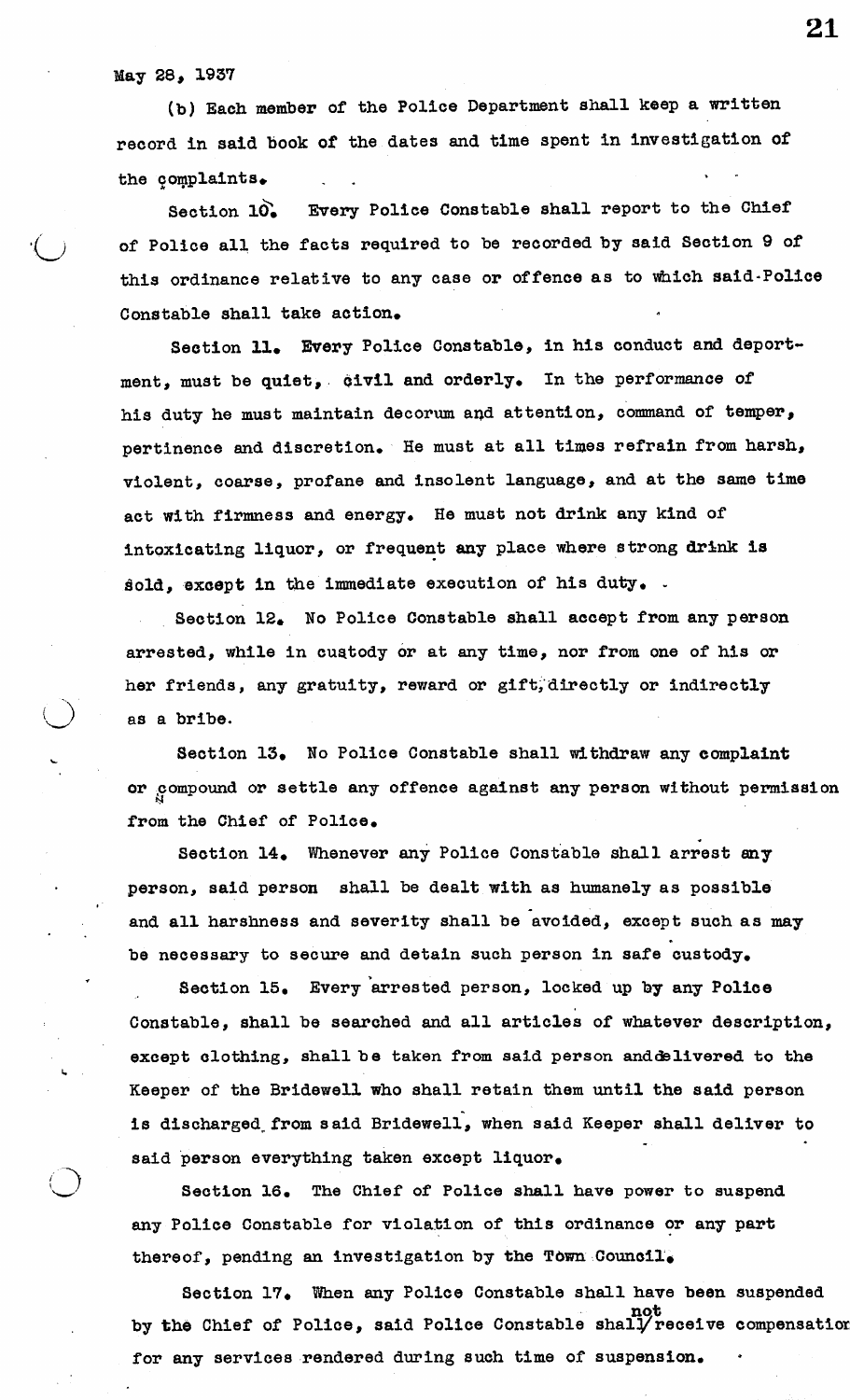Section 18. The Chief of Police shall report at the Office of the Police Department in Town Hall each day and be on duty from 10:00 A, M. until 12:00 Noon and from 1:00 P. M. until 3:00 P.M., except on his day off, which shall be specified by the Town Council, and shall be subject to call at all times during every day and night.

Section 19. The Deputy Chief of Police shall report at the Office of the Police Department in the Town Hall on the Chief of Police's day off and be on duty from 10:00 A.M. until 12:00 Noon and from 1:00 P.M. until 3:00 P.M. and shall also be subject to call at all other times.

Section 2 0. The Chief of Police and the Deputy Chief of Police shall wear their badges of office and within their discretion wear regulation police uniforms while on duty.

Section 21. .This ordinance shall take effect June 1, 1937 and all ordinances and adopted rules and parts of ordinances and adopted rules inconsistent herewith are hereby repealed.

Chief of Police Alfred Lacroix appears and is directed to take up his duties as a full time Chief of Police on June 1, 1937 pursuant to Police Ordinance adopted by the Town Council at this meeting and also pursuant to any and all further directions of the Town Council.

VOTED, that the annual salary of the Chief of Police shall be \$1450, effective June 1, 1937.

Napoleon B, Girard is appointed Deputy Chief of Police at an annual salary of \$200, effective June 1, 1937,

VOTED, that the Council Clerk be and he hereby is authorized  $\circ$  and directed to draw his orders on the Town Treasurer weekly beginning June 3, 1937 in payment of salaries of Chief of Police and Deputy Chief of Police, said orders to be made to the order of the Chief of Police and Deputy Chief of Police, respectively. Ck. 9074-9078, inc.

VOTED, that the Council Clerk be and he hereby is directed to draw his orders on the Town Treasurer payable to the Chief of Police and to each of the Paid Officers, in payment of their salaries for the month of.May, 1937, the Chief of Police to be paid at the rate of \$400 per year for the month of May, 1937 and the Paid Officers to be paid at the rate of \$75 per year for the month of May, 1937.

22

.1943

EXEDITIONSL<br>January 6,